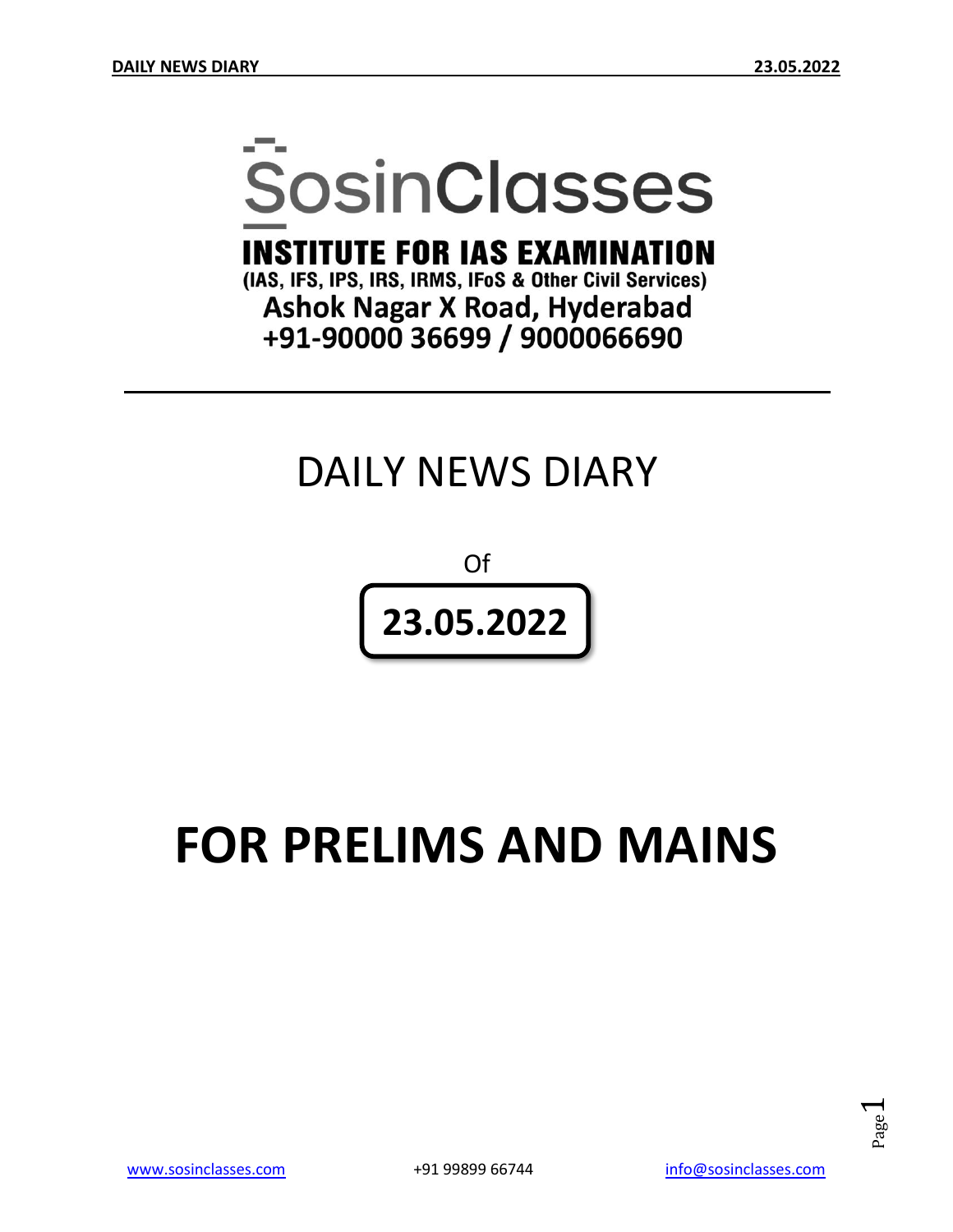Warm Greetings.

- $\triangleright$  DnD aims to provide every day news analysis in sync with the UPSC pattern.
- $\triangleright$  It is targeted at UPSC Prelims & Mains.
- $\triangleright$  Daily articles are provided in the form of Question and Answers
- To have a bank of mains questions.
- And interesting to read.
- Providing precise information that can be carried straight to the exam, rather than over dumping.

Josinclasses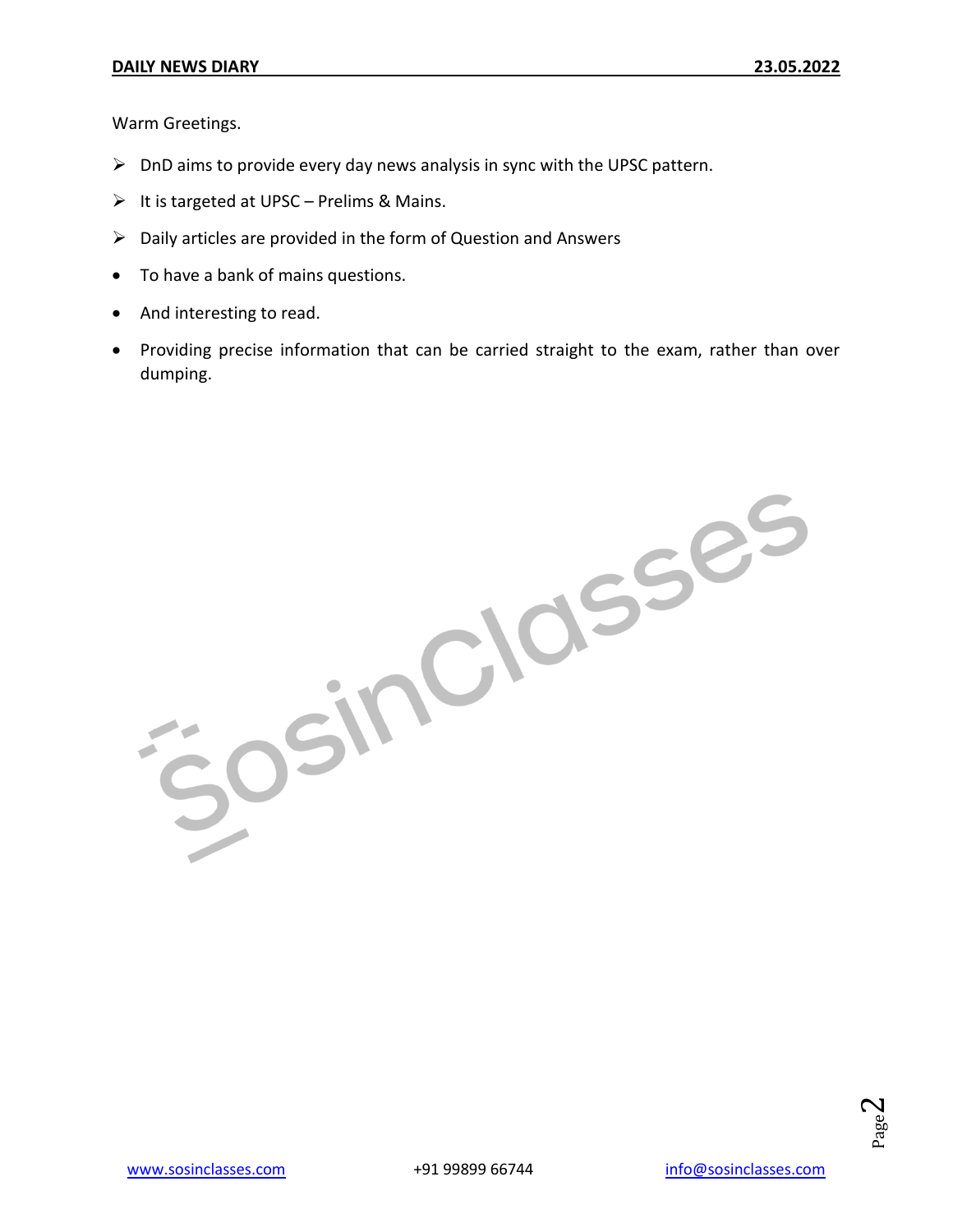# **INDEX**

#### **GS 2**

| GS <sub>3</sub> |  |  |
|-----------------|--|--|
|                 |  |  |
|                 |  |  |

|  | 12 |
|--|----|
|  |    |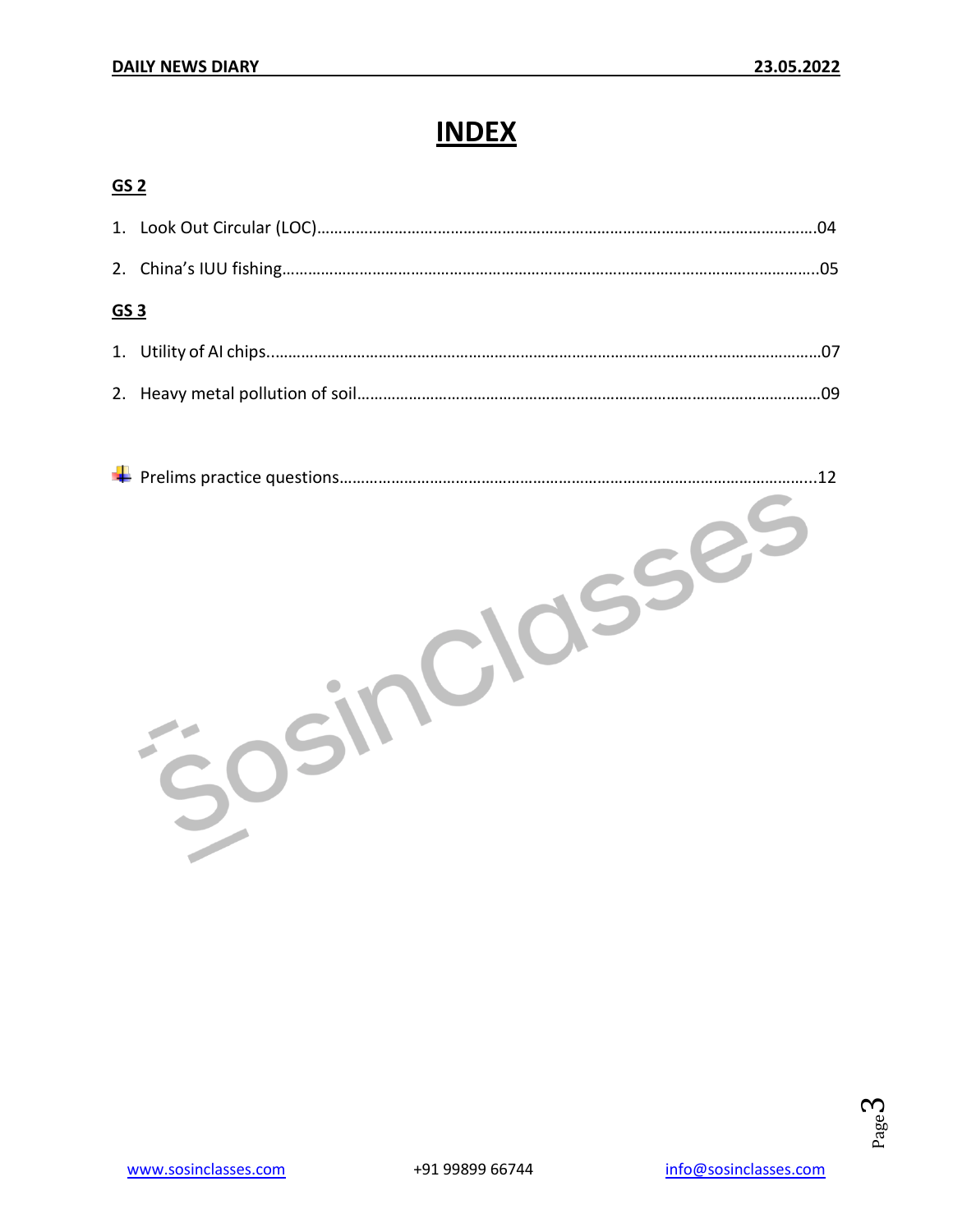# **GS 2**

# **POLITY & GOVERNANCE**

#### **Q) Explain the purpose of Look Out Circular (LOC). Who can issue LOCs?**

#### **Context:**

The Punjab and Haryana High Court has held that a Look Out Circular (LOC), which prevents one from travelling abroad, must be supplied to the person at the time of being stopped at the airport and that the reasons should be communicated to the affected party.

#### **Look Out Circular:**

- If is a notice to stop any individual wanted by the police, investigating agency or even a bank from leaving or entering the country through designated land, air and sea ports.
- **IMMI** Immigration is tasked to stop any such individual against whom such a notice exists from leaving or entering the country.
- **There are 86 immigration check posts across the country.**

#### **Who can issue LOCs?**

A large number of agencies which includes the Central Bureau of Investigation (CBI), Enforcement Directorate, Directorate of Revenue Intelligence (DRI), Income Tax, State police and intelligence agencies are authorised to generate LOCs.

The officer should not be below the rank of a district magistrate or superintendent of police or a deputy secretary in the Union Government.

#### **What are the details required to generate an LOC and who issues it?**

- According to a 2010 official memorandum of the Ministry, details such as First Information Report (FIR) number, court case number are to be mandatorily provided with
- name, passport number and other details.
- **The BOI under the MHA is only the executing agency.**
- **They generate LOCs based on requests by different agencies.**
- Since immigration posts are manned by the BOI officials they are the first responders to execute LOCs by stopping or detaining or informing about an individual to the issuing agency.
- The LOCs can be modified; deleted or withdrawn only at the request of the originator.
- Further, the legal liability of the action taken by immigration authorities in pursuance of LOC rests with the originating agency.

#### **How are banks authorized?**

- $\checkmark$  After several businessmen including liquor baron Vijay Mallya, businessmen Nirav Modi and Mehul Choksi fled the country after defaulting on loans, the MHA in 2018 brought changes to the 2010 guidelines.
- $\checkmark$  It authorised the chairman, managing director and chief executives of all public sector banks to generate LOCs against persons who could be detrimental to economic interests of the country.

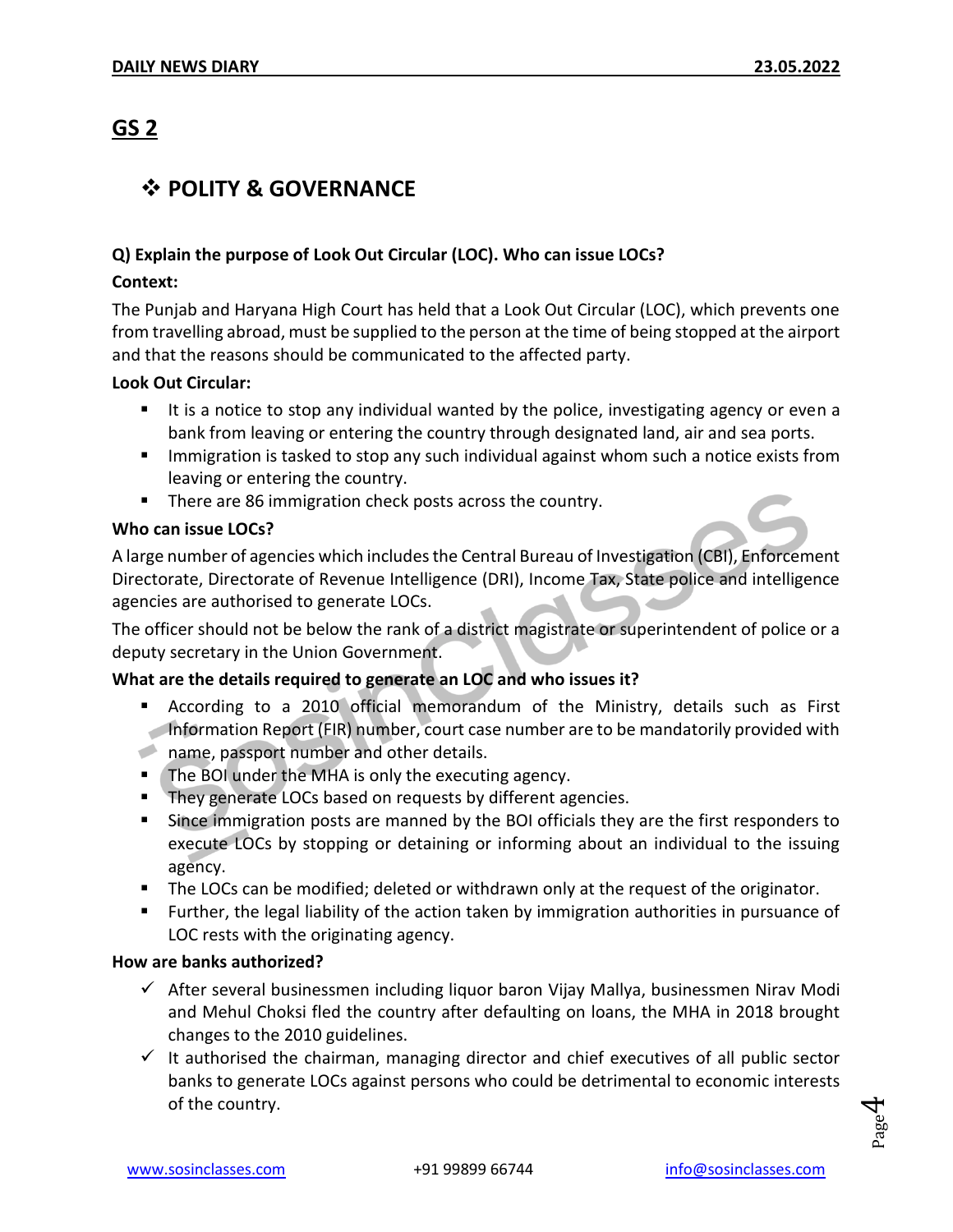- $\checkmark$  Is there any other clause under which any individual can be stopped?
- $\checkmark$  The 2010 Ministry guidelines give sweeping powers to police and intelligence agencies to generate LOCs in "exceptional cases" without keying in complete parameters or case details.
- $\checkmark$  This was against suspects, terrorists, anti-national elements, etc. in larger national interest.
- $\checkmark$  After the special status of J&K under Article 370 was abrogated in 2019, LOCs were opened against several politicians, human rights activists, journalists and social activists to bar them from flying out of the country.
- $\checkmark$  The number of persons and the crime for which they have been placed under the list is unknown.

#### **Are individuals entitled to any remedial measures?**

- 1. Many citizens have moved courts to get the LOC quashed.
- 2. As per norms, an LOC will stay valid for a maximum period of 12 months and if there is no fresh request from the agency then it will not be automatically revived.
- 3. The MHA has asserted that LOCs cannot be shown to the subject at the time of detention nor can any prior intimation be provided.
- 4. The Ministry recently informed the Punjab and Haryana HC that the LOC guidelines are a secret document and the same cannot be shared with the 'accused' or any unauthorised stakeholder.
- 5. It cannot be provided or shown to the subject at the time of detention by the BOI since it defeats the purpose of LOC and no accused or subject of LOC can be provided any opportunity of hearing before the issuance of the LOC.

#### **Precedence set by the Judiciary:**

- **In January this year, Delhi HC quashed an LOC against a Delhi businessman generated at** the instance of the Income Tax department.
- The court said no proceedings under any penal law had been initiated against the petitioner" and the LOC was "wholly unsustainable."
- If said that there cannot be any unfettered control or restriction on the right to travel and that it was part of the fundamental rights.
- **Delhi HC has also asked the Director of the CBI to tender a written apology.**

#### *Source: The Hindu*

# **INTERNATIONAL RELATIONS**

#### **Q) Analyse the issues associated with the China's illegal, unregulated and unprotected (IUU) fishing.**

#### **Context:**

In order to check China's illegal fishing in the Indo-Pacific region, the Quadrilateral Security Alliance (Quad) has planned to launch a satellite-based surveillance initiative.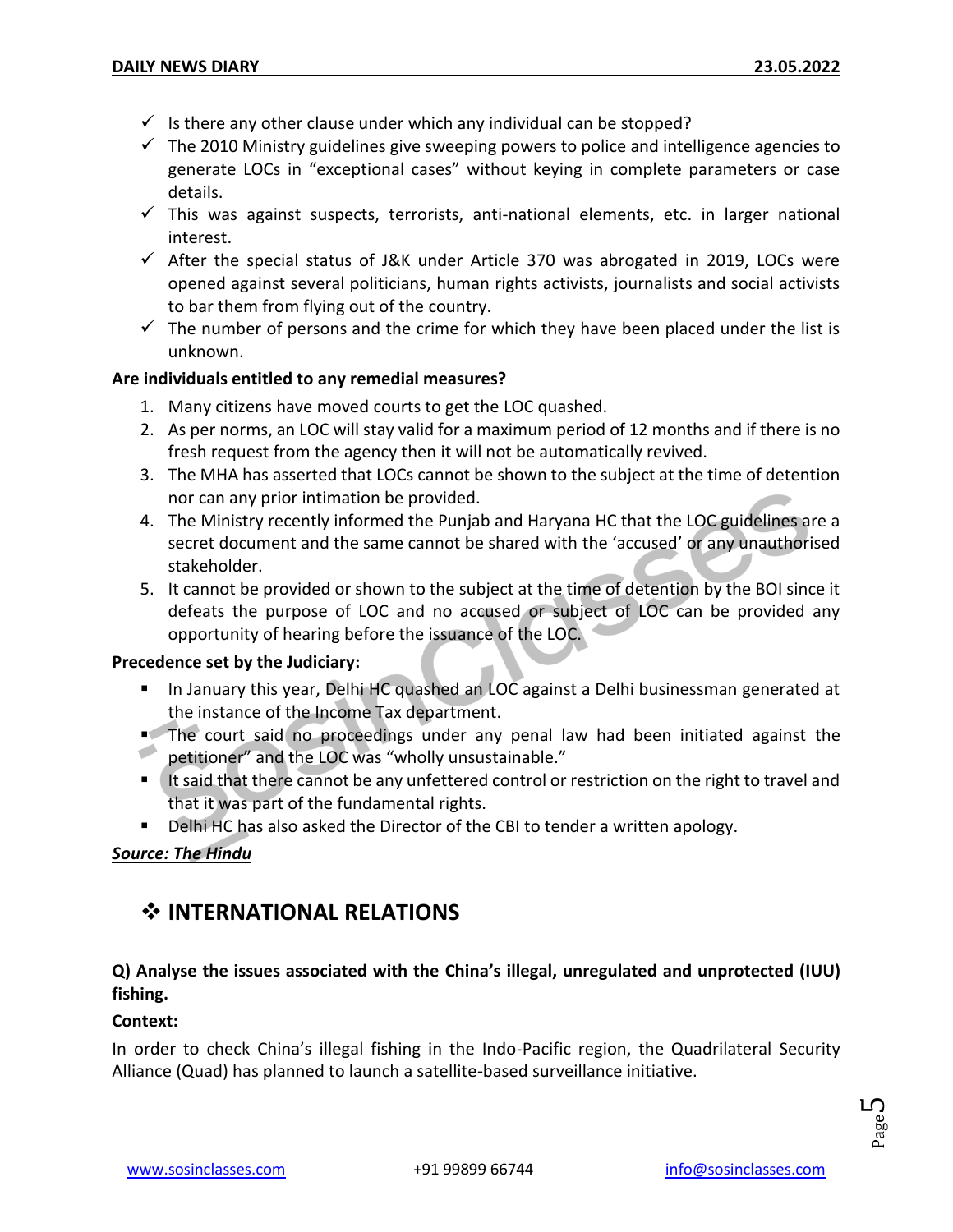The leaders of Quad are reported to be getting ready to unveil a maritime surveillance initiative to protect exclusive economic zones in the Indo-Pacific against environmental damage.

#### **How will the proposed maritime surveillance system work?**

- **The initiative will use satellite technology to connect existing surveillance centres in India,** Singapore and the Pacific.
- This will help establish a tracking system to combat illegal, unregulated and unprotected (IUU) fishing.
- The satellite-enabled dragnet will track IUU fishing activities from the Indian Ocean and South-east Asia to the South Pacific.
- The idea is to monitor illicit fishing vessels that have their AIS (automatic identification system) transponders turned off to evade tracking.
- **The move by the Quad security group is also seen to be aimed at reducing the small Pacific** Island nations' growing reliance on China.

#### **Illegal fishing seen as such a big threat:**

- **The unregulated plunder of global fishing stock poses a grave threat to the livelihood and** food security of millions of people.
- Globally, fish provide about 3.3 billion people with 20% of their average animal protein intake.
- According to an FAO report, around 60 million people are engaged in the sector of fisheries and aquaculture.
- While the economic loss from illegal fishing has been difficult to precisely quantify, some estimates peg it around USD 20 billion annually.

#### **Threats posed by IUU Fishing:**

- 1. Illegal fishing has now replaced piracy as a global maritime threat.
- 2. In the Indo-Pacific region, like elsewhere, the collapse of fisheries can destabilise coastal nations.
- 3. It poses a much bigger security risk, as it can fuel human trafficking, drug crime and terror recruiting.

#### **Why is China in the dock?**

- The 2021 IUU Fishing Index, which maps 152 coastal countries, ranked China as the worst offender.
- China is considered responsible for 80% to 95% illegal fishing in the region after having overfished its own waters.
- It, in fact, is known to incentivise illegal fishing with generous subsidies to meet its growing domestic demand.

#### **China and distant-water fishing (DWF):**

China's DWF fleet has almost 17,000 vessels and is the largest in the world. Vessel ownership is highly fragmented among many small companies and the fleet includes vessels registered in other jurisdictions.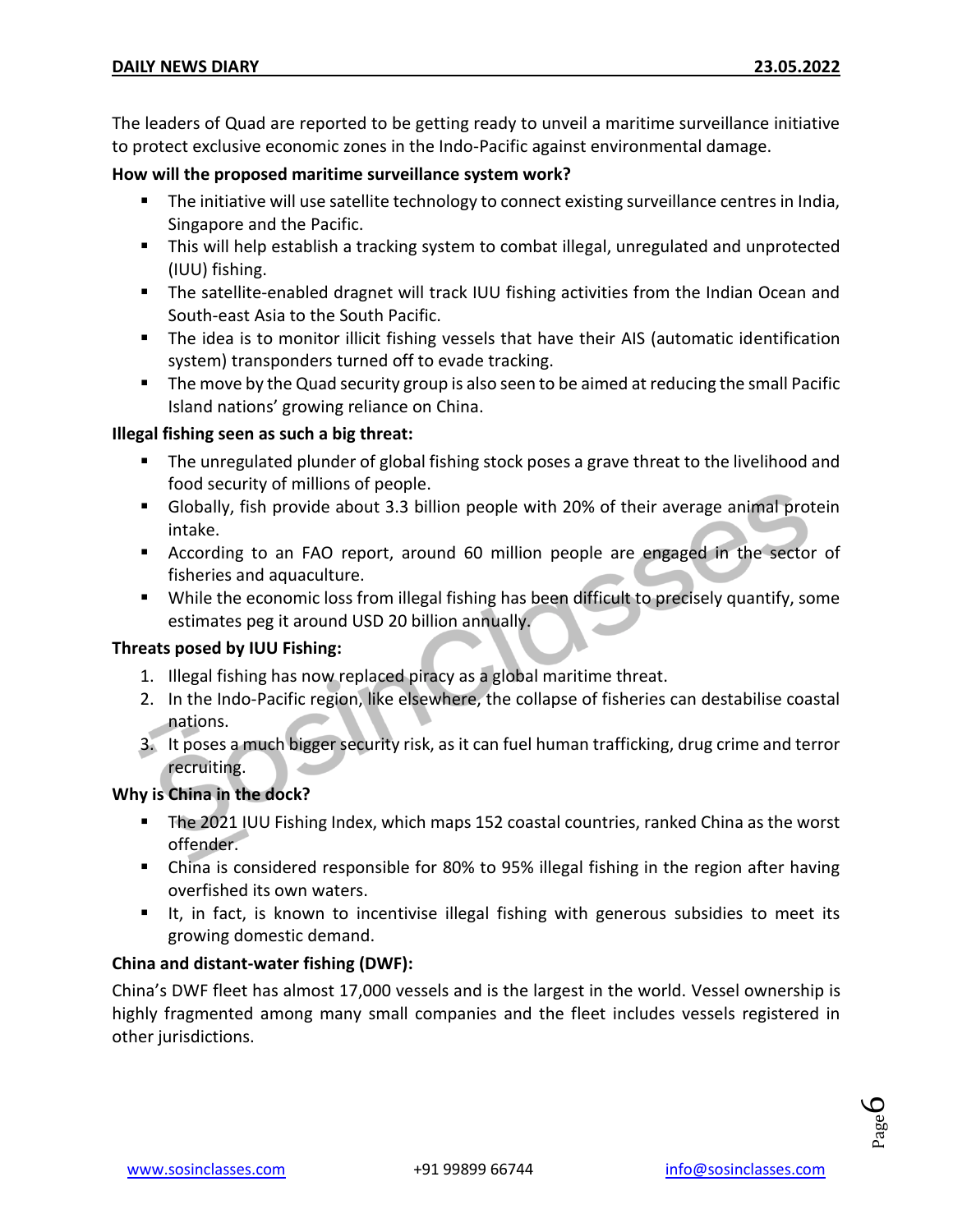#### **Issues with Chinese IUU Fishing:**

- $\checkmark$  Chinese are often accused of pillaging ocean wealth with great sophistication and with little regard for maritime boundaries.
- $\checkmark$  China also uses them to project strategic influence and to bully fishing vessels from weaker nations.
- $\checkmark$  China uses destructive practises such as bottom trawling and forced, bonded and slave labour and trafficked crew, alongside the widespread abuse of migrant crewmembers.

#### *Source: Indian Express*

# **GS 3**

# **SCIENCE & TECHNOLOGY**

#### **Q) What is the significance of AI chips? Explain the utility of AI chips.**

#### **Context:**

Market leader Nvidia recently announced its H100 GPU (graphics processing unit), which is said to be one of the world's largest and most powerful Artificial Intelligence (AI) accelerators, packed with 80 billion transistors.

#### **AI chips:**

- AI chips are built with specific architecture and have integrated AI acceleration to support deep learning-based applications.
- **These chips, with their hardware architectures and complementary packaging, memory,** storage and interconnect technologies, make it possible to infuse AI into a broad spectrum of applications.
- There are different types of AI chips such as application-specific integrated circuits (ASICs), field-programmable gate arrays (FPGAs), central processing units (CPUs) and GPUs, designed for diverse AI applications.

**Deep Learning:**

- Deep learning, more commonly known as active neural network (ANN) or deep neural network (DNN), is a subset of machine learning and comes under the broader umbrella of AI.
- It combines a series of computer commands or algorithms that stimulate activity and brain structure.
- DNNs go through a training phase, learning new capabilities from existing data.
- **DNNs can then inference, by applying these capabilities learned during deep learning** training to make predictions against previously unseen data.
- **Deep learning can make the process of collecting, analysing, and interpreting enormous** amounts of data faster and easier.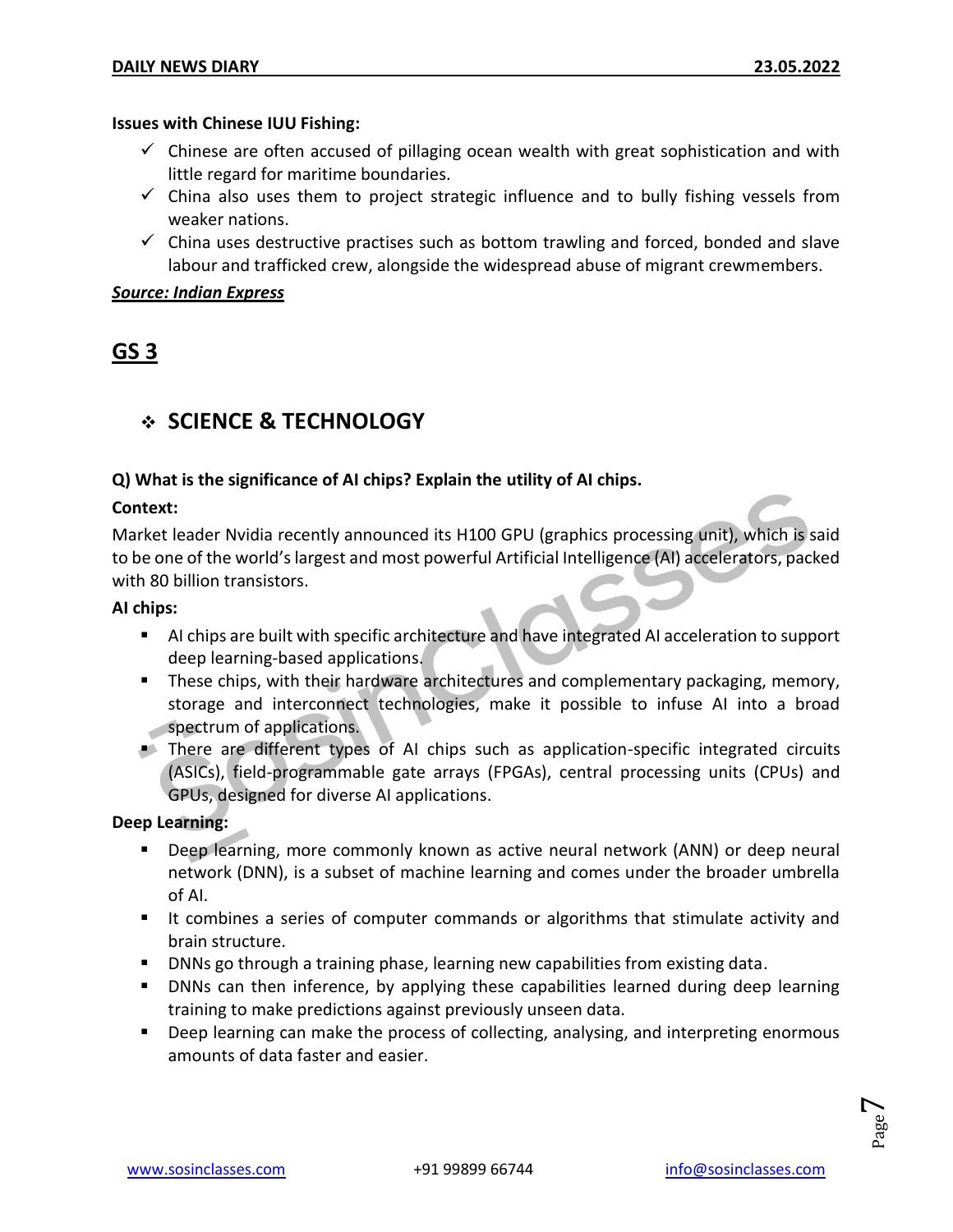#### **Utility of AI chips:**

The adoption of Artificial Intelligence (AI) chips has risen, with chipmakers designing different types of these chips to power AI applications such as:

- $\checkmark$  Natural language processing (NLP).
- $\checkmark$  Computer vision.
- $\checkmark$  Robotics.
- $\checkmark$  Network security across a wide variety of sectors, including automotive, IT, healthcare, and retail.

#### **Are they different from traditional chips?**

- When traditional chips, containing processor cores and memory, perform computational tasks, they continuously move commands and data between the two hardware components.
- **These chips, however, are not ideal for AI applications as they would not be able to handle** higher computational necessities of AI workloads which have huge volumes of data.
- Although, some of the higher-end traditional chips may be able to process certain AI applications.
- **In comparison, AI chips generally contain processor cores as well as several AI-optimised** cores that are designed to work in harmony when performing computational tasks.
- The AI cores are optimised for the demands of heterogeneous enterprise-class AI workloads with low-latency inferencing, due to close integration with the other processor cores.

#### **What are their applications?**

- Use of AI chips for NLP applications has increased due to the rise in demand for chatbots and online channels such as Messenger, Slack, and others
- **They use NLP to analyse user messages and conversational logic.**
- **Then there are chipmakers who have built AI processors designed to help customers** achieve business insights at scale across banking, finance, trading, insurance applications and customer interactions.

#### **What firms are making these chips?**

- Nvidia Corporation, Intel Corporation, IBM Corporation, Samsung Electronics Co., Ltd, Qualcomm Technologies, Inc., and Apple Inc. are some of the key players in the AI chip market.
- Nvidia, which dominates the market, offers a wide portfolio of AI chips including Grace CPU, H100 and its predecessor A100 GPUs.
- It is capable of handling some of the largest AI models with billions of parameters.
- The company claims that twenty H100 GPUs can sustain the equivalent of the entire world's internet traffic.
- IBM's new AI chip, announced last year, can support financial services workloads like fraud detection, loan processing, clearing and settlement of trades, anti-money laundering and risk analysis.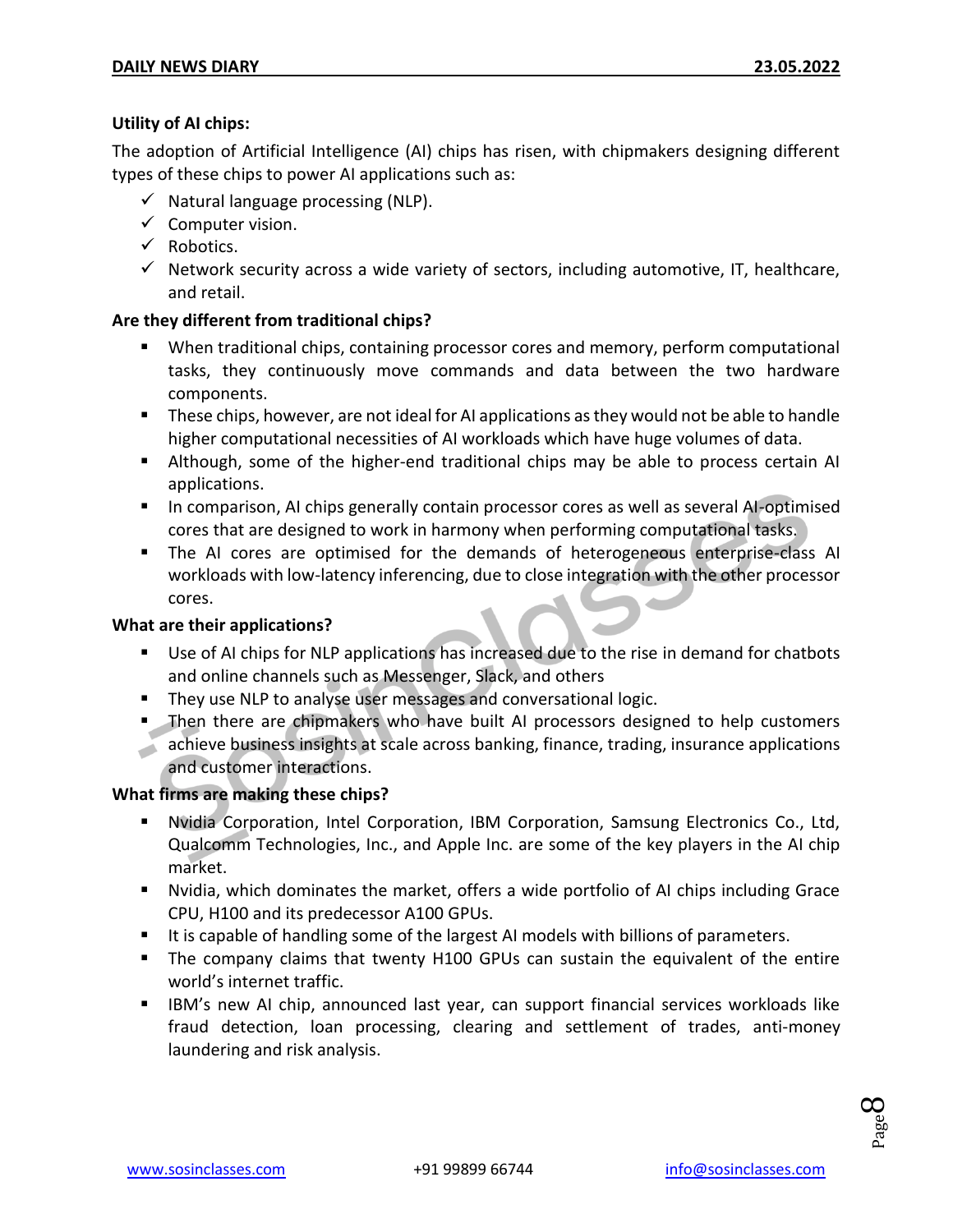#### **Scale of global market:**

The Worldwide AI chip industry accounted for \$8.02 billion in 2020. It is expected to reach \$194.9 billion by 2030, growing at a compound annual growth rate (CAGR) of 37.4% from 2021 to 2030.

#### **What can be expected in the future?**

- $\checkmark$  AI company Cerebras Systems set a new standard with its brain-scale AI solution, paving the way for more advanced solutions in the future.
- Its CS-2, powered by the Wafer Scale Engine (WSE-2) is a single wafer-scale chip with 2.6 trillion transistors and 8,50,000 AI optimised cores.
- $\checkmark$  The human brain contains on the order of 100 trillion synapses, the firm said, adding that a single CS-2 accelerator can support models of over 120 trillion parameters (synapse equivalents) in size.
- $\checkmark$  Another AI chip design approach, neuromorphic computing, utilises an engineering method based on the activity of the biological brain.
- $\checkmark$  An increase in the adoption of neuromorphic chips in the automotive industry is expected in the next few years.

#### *Source: The Hindu*

#### **ENVIRONMENT & BIODIVERSITY**

#### **Q) Heavy metal pollution of soil is "emerging at a speedy rate" in India due to industrialisation. Discuss.**

#### **Context:**

 $\blacksquare$ 

A study published in the JNKVV (Jawaharlal Nehru Krishi Vishwavidyalaya) research journal concluded that heavy metal pollution of soil is "emerging at a speedy rate" in India due to industrialisation.



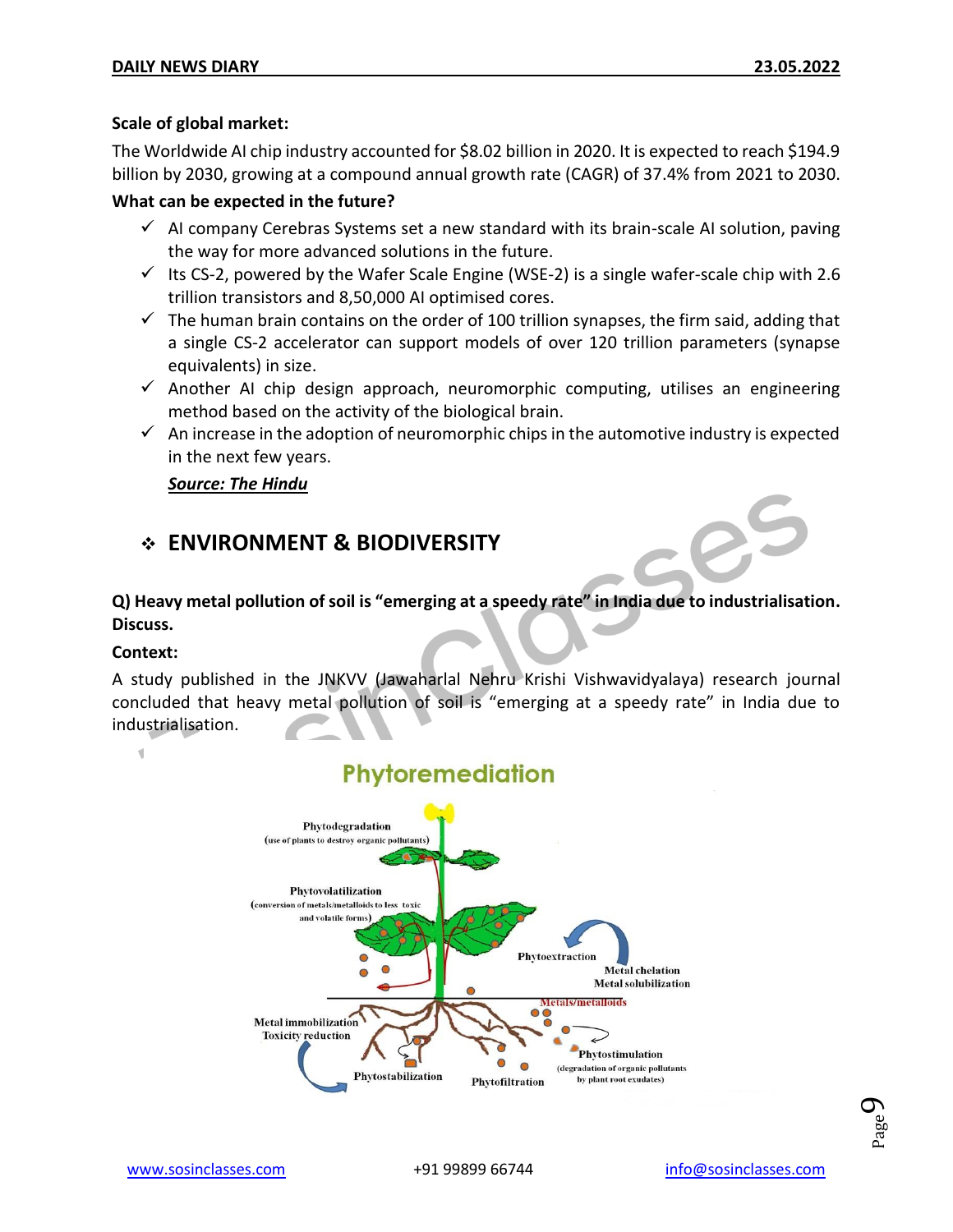#### **How does soil get contaminated?**

- Soil contamination can happen due to a variety of reasons, including manufacturing, mineral extraction, accidental spills, illegal dumping, leaking underground storage tanks, pesticide and fertiliser use etc.
- **These toxic heavy metals are then absorbed by food crops and other plants before they** eventually make their way into our food chain, directly affecting human life along with ecology.

#### **Detoxing the soil:**

Many technologies have emerged to remediate this soil pollution. But these methods have been deemed lacking in terms of sustainability as they come with a large cost and have adverse effects themselves.

#### **Novel technique: Hyperaccumulators**

- Turning toward more sustainable and eco-friendly technologies, scientists have developed methods of "Phytoremediation".
- It is a remediation method that uses living organisms like plants, microalgae, and seaweeds.
- One particular way to remove toxic heavy metals from the soil includes the use of "hyperaccumulator" plants that absorb these substances from the soil.

#### **Hyperaccumulator plants:**

- Phytoremediation refers to the usage of "hyperaccumulator" plants to absorb the toxic materials present in the soil and accumulate in their living tissue.
- **Most plants do sometimes accumulate toxic substances.**
- Hyperaccumulators have the unusual ability to absorb hundreds or thousands of times greater amounts of these substances than is normal for most plants.
- Most discovered hyperaccumulator plants typically accumulate nickel and occur on soils that are rich in nickel, cobalt and in some cases, manganese.

#### **Where are they found?**

- **These hyperaccumulator species have been discovered in many parts of the world.**
- They include the Mediterranean region (mainly plants of the genus Alyssum), tropical outcrops in Brazil, Cuba, New Caledonia (French territory) and Southeast Asia (mainly plants of the genus Phyllanthus).

#### **How can they be used to remove toxic metals from the soil?**

- Suitable plant species can be used to 'pick up' the pollutants from the soil through their roots and transport them to their stem, leaves and other parts.
- **After this, these plants can be harvested and either disposed or even used to extract these** toxic metals from the plant.
- This process can be used to remove metals like silver, cadmium, cobalt, chromium, copper, mercury, manganese, molybdenum, nickel, lead and zinc; metalloids such as arsenic and selenium; some radionuclides; and non-metallic components such as boron.
- **But it cannot be used to remove organic pollutants from the ground due to metabolic** breakdown.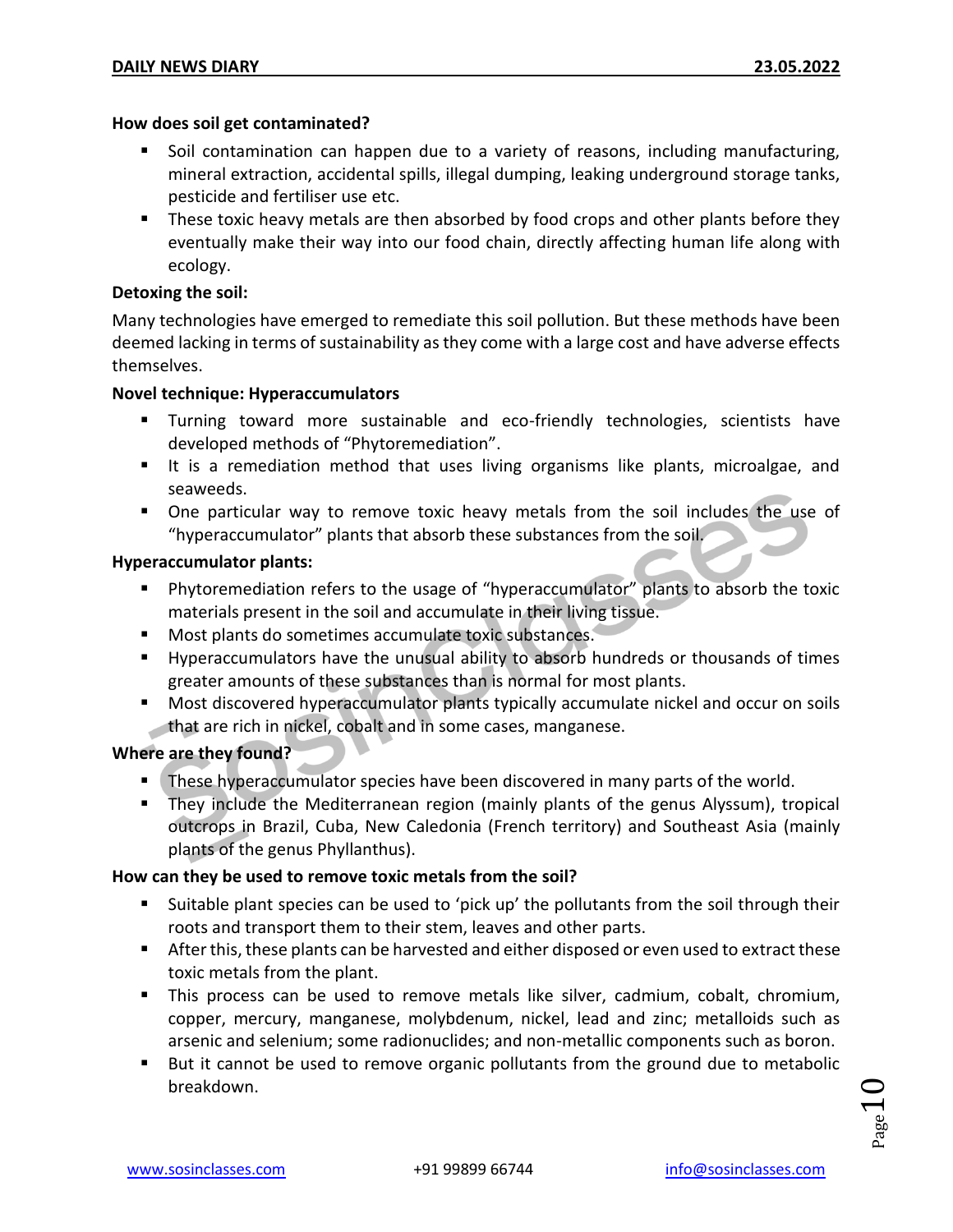#### **Advantages of phytoremediation with hyperaccumulators:**

- 1. One of the primary advantages of phytoremediation is the fact that it is quite costeffective in comparison with other remediation methods.
- 2. The only major costs attached are related to crop management (planting, weed control, watering, fertilisation, pruning, fencing, harvesting etc.).
- 3. This method is also relatively simple and doesn't require any new kinds of specialised technology.
- 4. Also, no external energy source is required since the plants grow with the help of sunlight.
- 5. Another important advantage of this method is that it enriches the soil with organic substances and microorganisms which can protect its chemical and biological qualities.
- 6. Also, while the plants are growing and accumulating toxic heavy metals, they protect the soil from erosion due to wind and water.

#### **Limitations of hyperaccumulators:**

- $\checkmark$  For all its advantages, this kind of phytoremediation with hyperaccumulators has a big drawback: it is a very slow and time-consuming process.
- $\checkmark$  The restoration of an area with this process can take up to 10 years or more.
- $\checkmark$  This comes with a large economic cost, proportional to the size of the area under rehabilitation.
- $\checkmark$  The plants to conduct this rehabilitation must be carefully selected based on a large number of characteristics or they could act as an invasive species.
- $\checkmark$  They could grow out of control and upsetting the delicate ecological balance of not just the area under rehabilitation, but also the entire region it is part of.

#### **What can be done for their better utilization?**

Due to this reason, scientists only propose using species that are native to the region where the phytoremediation project is undertaken. This also has other benefits: these plants will already be acclimatised to the region and there will be no legal problems concerning the procurement, transport and use of seeds.

#### *Source: Indian Express*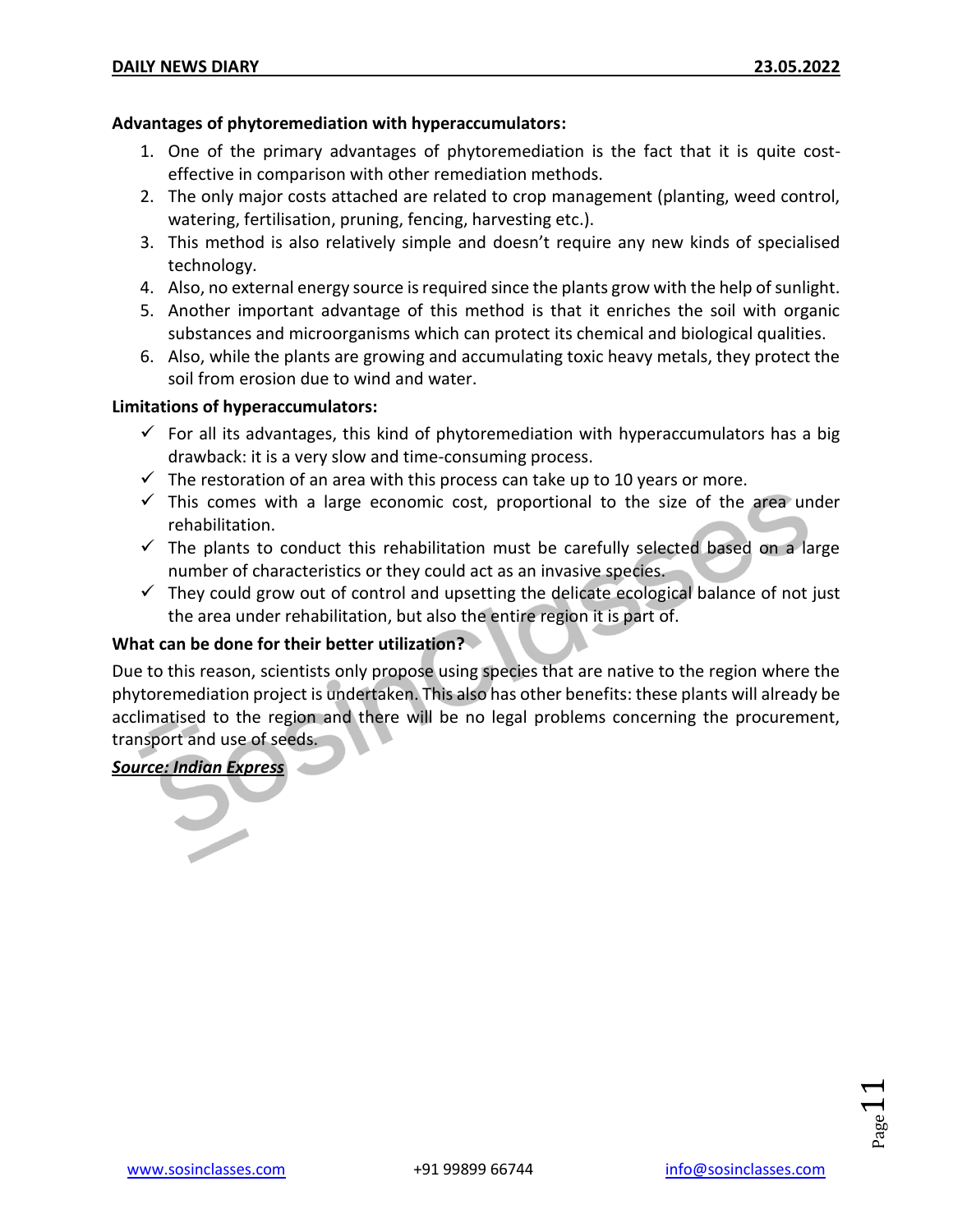- **Q) Nagorno-Karabakh is a territorial conflict between:**
	- a. Greece and Turkey
	- b. Armenia and Azerbaijan
	- c. Iraq and Kuwait
	- d. Israel and Palestine

#### **Hey from Yesterday –**

- **Q) Consider the following statements with respect to the Great Himalayan National Park:**
	- **1. It is located in the Kullu region in the state of Himachal Pradesh.**
	- **2. It is a UNESCO World Heritage Site.**

**Which of the given statement/s is/are correct?** 

- a. Only 1
- b. Only 2
- c. Both 1 and 2
- d. None of the above

#### **Answer: d**

#### **Explanation:**

 $\checkmark$  Great Himalayan National Park was constituted in 1984 and was formally notified as a national park in 1999. It is located in Banjaar Sub-Division of Kullu District of Himachal Pradesh, India, in the far Western Himalayas.

OSSES

- $\checkmark$  GHNP was awarded UNESCO World Heritage Site status in 2014, in recognition of its outstanding significance for biodiversity conservation. The park protects over 1,000 plant species, including many medicinal herbs, 31 mammal species and 209 bird species, as well as amphibians, reptiles and insects. Four of GHNP's mammal species and three of its bird species are globally threatened, including the musk deer and the western horned tragopan.
- $\checkmark$  Great Himalayan National Park is spread across four valleys (Sainj, Parvati, Tirthan and Jiwa Nal), each of which offers a wide variety of endemic and exotic flora and fauna. Himalaya is known to be home to 10% of the world's and 50% of India's endemic plant species.